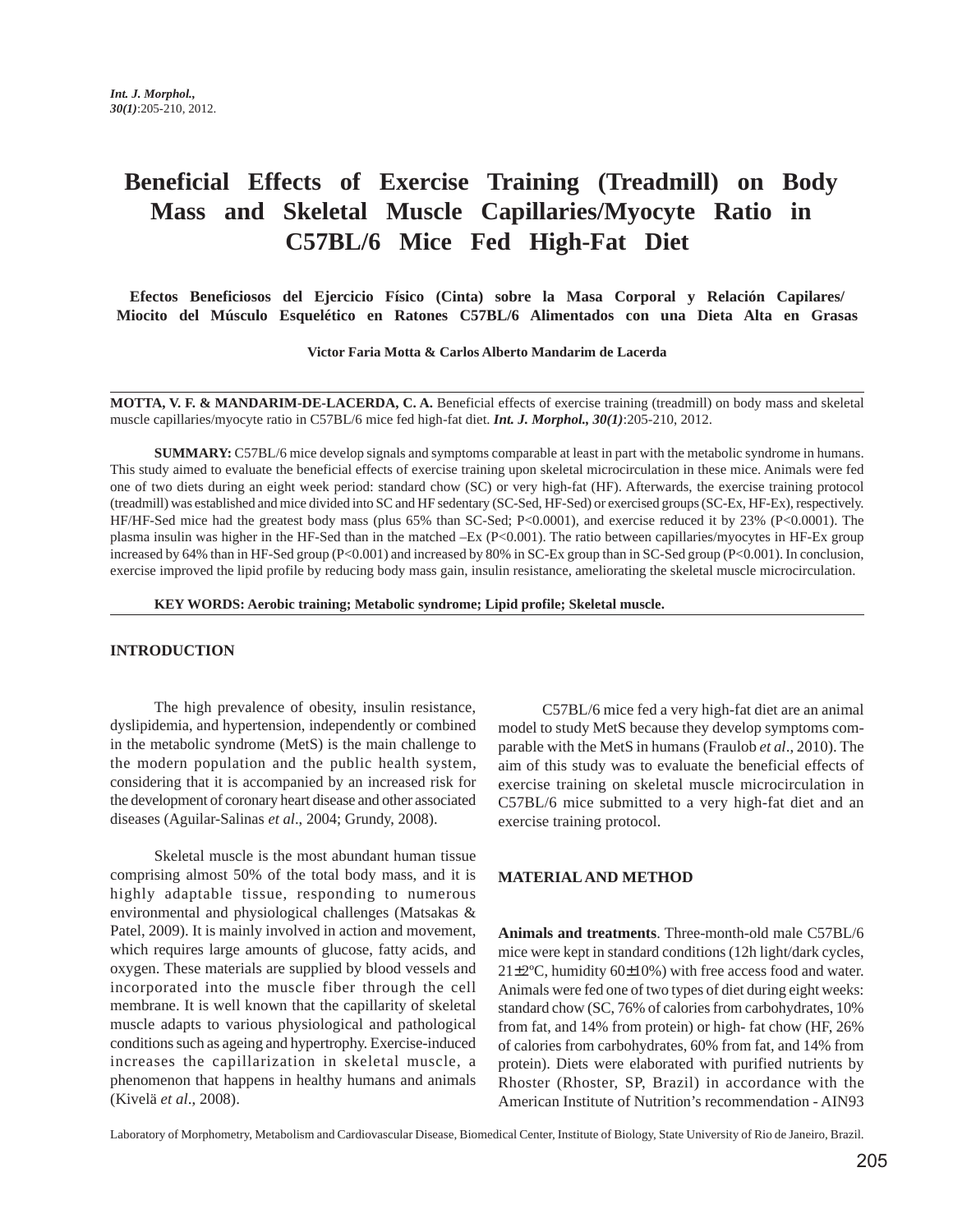(Reeves *et al.*, 1993). After the eighth week of diet, an exercise training protocol was established, and they were randomly divided into four groups: a) SC exercised mice (SC-Ex), b) SC sedentary mice (SC-Sed), c) HF exercised mice (HF-Ex), d) HF sedentary mice (HF-Sed). Food and water were freely allowed and their intakes were monitored daily.

**Exercise training protocol**. Exercise training was accomplished on a motor treadmill at a moderate-to-low intensity (15 m/min maximal running speed) during 8 weeks, 5 days/week and 1 hour/day, according to the previous description (Marques *et al*., 2010). The animals were adapted to this procedure for one week before beginning the exercise protocol. Sedentary animals were placed on the stationary treadmill three times a week to provide a similar environment.

**Euthanasia**. At 16th week, animals were not fed, but had free access to water for 6 hours and then were deeply anesthetized (sodium pentobarbital, ip, 150 mg/kg) and blood samples were obtained by cardiac puncture for biochemistry analyzes and centrifuged at 120 g for 15 min at room temperature and plasma was stored –80°C until assay. The right soleus muscle was removed and fixed at room temperature in newly prepared fixative (4% w/w formaldehyde in phosphate buffer pH 7.2, 0.1M).

**Metabolic measurements**. Total cholesterol (TC), triglycerides (TG), LDL-Cholesterol (LDL-C) and HDL-Cholesterol (HDL-C) were measured by a colorimetric assay (Bioclin, Belo Horizonte, MG, Brazil). The plasma insulin concentrations were measured using RIA insulin kit cat. 07-260. 121 (ImmuChem Coated Tube, Orangeburg, NY, USA). All samples were analyzed in a double test, for which the coefficient of variation was 1.4%. Insulin resistance was estimated by homeostasis model assessment index as HOMA-IR= [insulin x glucose]/ 22.5 (Matthews *et al*., 1985).

**Stereology of skeletal muscle** . Muscle fragments were embedded in Paraplast plus (Sigma-Aldrich Brazil, Sao Paulo, SP, Brazil), sectioned at 5µm thick and stained with hematoxylin and eosin. Digital images were kept (JPEG, 24 bit color, 1280x1024 pixels, LC Evolution camera and Olympus BX51 microscope) and analyzed (five fields per muscle) with the help of the Image-Pro Plus software (version 7.02, Media Cybernetics, Silver Spring, MD, USA). A test-system containing 36 points (PT) was applied to a screen in order to acquire data. The volume density was estimated for myocytes and for intramuscular capillary by point counting (Vv[structure]  $=$  Pp[structure] / PT, where Pp is the number of points hitting the structure (myocytes or intramuscular capillary). Afterwards, the ratio between Vv[capillaries]-to-Vv[cardiomyocytes] was studied (Mandarim-de-Lacerda *et al*., 2010).



Figure 1. Body mass evolution before the exercise training (left side) and during the exercise training (right side). Abbreviations: SC, standard chow; HF, high-fat diet; Ex, exercise; Sed, sedentary. In signaled cases P<0.05 when [a] is different from SC counterpart, [b] is different from Sedentary counterpart.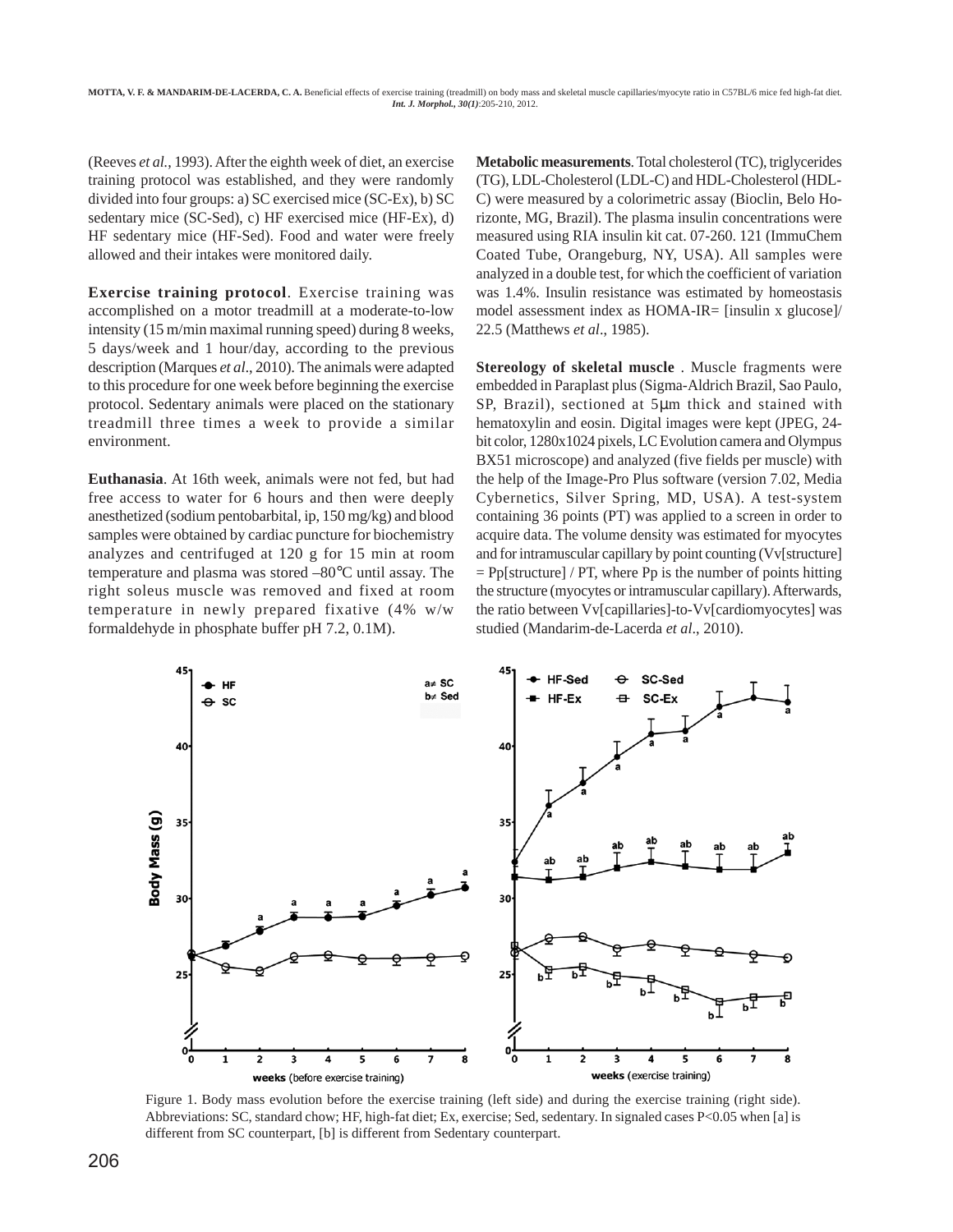**Data analysis**. The differences among the groups were tested by one-way analysis of variance (ANOVA) and post hoc test of Tukey (in the first eight weeks of the study) or Student t-test (comparing sedentary and exercised groups).

### **RESULTS**

**Biometry**. Figure 1 shows the body mass evolution in all the groups. The administration of high fat diet is directly related to significant weight gain since a second week after starting the experimental protocol (P<0.05). At the end of eight weeks, the increase in body mass reached 17% more in the HF group when compared with SC group  $(P<0.0001$ , one-way ANOVA). At the end of the experiment, the HF-Sed obtained the highest body mass (more than 65% compared with SC-Sed, P<0.0001, one-way ANOVA). Even with the maintenance of the HF diet, the exercise training influenced the body mass of the group HF-Ex, which remained relatively stable throughout the exercise protocol. The HF-Sed group continued increasing the body mass,

Table I. Biochemical data. Abbreviations: SC, standard chow; HF, high-fat diet; Ex, exercise; Sed, sedentary. In signaled cases P<0.05 when [a] is different from SC counterpart, [b] is different from Sedentary counterpart (ANOVA and Tukey post hoc test).

| Data                      | <b>SC-Sed</b>   | $SC$ - $Ex$      | <b>HF-Sed</b>                | $HF-Ex$                      |
|---------------------------|-----------------|------------------|------------------------------|------------------------------|
| Total Cholesterol (mg/dl) | $121.3 \pm 1.5$ | $121.0 \pm 3.6$  | $190.6 \pm 3.6^{\text{a}}$   | $169.3{\pm}7.7^{b}$          |
| LDL-c $(mg/dl)$           | $10.9 \pm 1.1$  | $7.9 \pm 1.4$    | $60.8\pm4.1$ <sup>a</sup>    | $22.6 \pm 2.5$ <sup>b</sup>  |
| $HDL-c$ (mg/dl)           | $100.3 \pm 1.6$ | $110.0\pm4.6$    | $105.0 \pm 2.1$              | $133.8 \pm 5.8$              |
| Triglycerides (mg/dl)     | $49.3 \pm 1.4$  | $43.4 \pm 2.6$   | $109.8 \pm 0.3$ <sup>a</sup> | 64.8 $\pm$ 3.9 <sup>ab</sup> |
| Insulin $(mg/dl)$         | $17.7 \pm 0.2$  | $11.0 \pm 0.2^b$ | $20.4 \pm 0.9$               | $12.2 \pm 1.0^{\mathrm{b}}$  |
| $HOMA-IR$ (mmol/uU/ml)    | $6.2 + 2.5$     | $3.7+1.9b$       | $9.1 \pm 3.7$ <sup>a</sup>   | $4.7 + 1.9^{b}$              |
|                           |                 |                  |                              |                              |



Fig. 2. Photomicrographs of the soleus muscle in cross-section stained by hematoxylin and eosin. Same magnification in all pictures ( $bar = 120 \mu m$ ). The myocytes are signaled with m, and capillaries are marked with arrows. The groups are: (a) SC-Ex, (b) SC-Sed, (c) HF-Ex and (d) HF-Sed. Abbreviations: SC, standard chow; HF, high-fat diet; Ex, exercise; Sed, sedentary.

reaching a difference of about 70% when compared to SC-Sed (P<0.0001, one-way ANOVA).

**Biochemistry**. The data are show in Table 1. The high fat diet could rise significantly cholesterol and triglycerides levels (P<0.001, one-way ANOVA). The exercise reduced significantly all metabolic values analyzed

(P<0.001, one-way ANOVA), with a greater emphasis on the HF-Ex group, which reduced the HOMA index values in 50 % ( $P<0.001$ , oneway ANOVA).

Serum HDL cholesterol was significant between HF-Ex and -Sed groups (P<0.001, oneway ANOVA); however, plasma concentrations of LDL-cholesterol, triglycerides and total cholesterol were higher in HF-Sed and -Ex groups when compared to SC-Sed and -Ex. These values were higher in the HF-Sed compared to the HF-Ex group (P<0.001, oneway ANOVA). The plasma insulin concentrations was higher in HF-Sed compared to the corresponding exercised group (P<0.001, one-way ANOVA).

**Stereology of skeletal muscle**. The Figure 2 shows the cross-section views of the soleus muscle in all groups where the capillaries were observed and counted. Figure 3 shows a bar graph of the ratio between Vv[capillaries]/ Vv[myocytes]. This ratio in HF-Ex group increased by 64% than in HF-Sed group (P<0.001, t-test) and increased by 80% in SC-Ex group than in SC-Sed group  $(P<0.001, t$ test).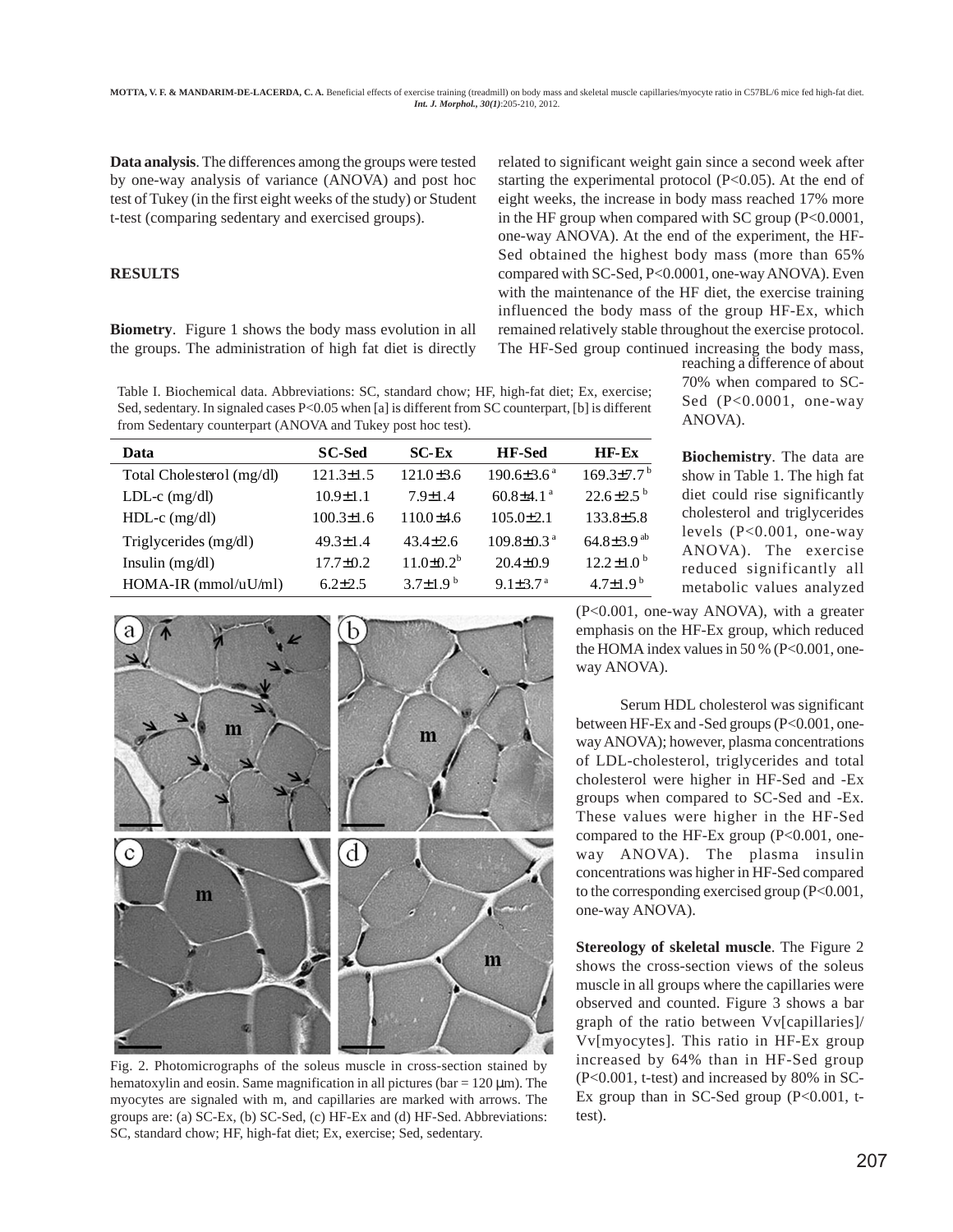**MOTTA, V. F. & MANDARIM-DE-LACERDA, C. A.** Beneficial effects of exercise training (treadmill) on body mass and skeletal muscle capillaries/myocyte ratio in C57BL/6 mice fed high-fat diet. *Int. J. Morphol., 30(1)*:205-210, 2012.



Fig. 3. Capillaries/Myocytes ratio in the right soleus muscle of mice estimated by stereology. Abbreviations: SC, standard chow; HF, high-fat diet; Ex, exercise; Sed, sedentary. In signaled cases \* P<0.05 different from Sedentary counterpart.

### **DISCUSSION**

In mice, the administration of the HF diet resulted in body mass gain accompanied by abnormal lipid profile, alterations in the ratio between Vv[capillaries]/Vv[myocytes] in the skeletal muscle and in the carbohydrate metabolism.

The effects of the consumption of HF diet on visceral adiposity, and their relationship with the development of chronic diseases and obesity are issues of great importance in public health (Hida *et al*., 2005). The framework of HF diet induces insulin resistance, which is associated with impairment in the ability of fatty acid oxidation and increased fat accumulation in target tissues, impairing insulin action (Hegarty *et al.*, 2003).

It is known that muscle contraction is effective in causing improvement in fat oxidation and improving insulin sensitivity (Matsuzawa-Nagata *et al.,* 2008). It is necessary to consider the intensity, frequency and duration of exercise as well as the type of diet, which may lead to different metabolic adaptations (Horowitz, 2003). The fact that all models of exercise have the same beneficial effects on health is questionable. The moderate exercise is considered promoting a reduction in body mass and adiposity, improving the lipid profile, as reported in previous studies of our laboratory (Marques *et al*.; Schultz *et al.*, 2012).

In the present study, mice that underwent a protocol of exercise had a reduction in body mass and serum levels of TG

and TC, and improved HDL-cholesterol. In addition, exercise improves insulin action in liver, probably due to the fact that during exercise, after glycogen depletion, the fatty acid becomes the main fuel for exercise on muscle metabolism. During the recovery period, glycerol is necessary to replenish the glycogen.

Hyperinsulinemia is a compensatory response to insulin resistance that causes adipogenesis, and this compensatory effect eventually leads to diabetes (Ferrannini, 2006). Mice fed a HF diet have free fatty acids and excessive circulating glucose, which increases insulin resistance, lipolysis and insulin secretion (Karasawa *et al*., 2009). Physical inactivity in humans also contributes to the development of insulin resistance (Bassuk & Manson, 2005). In contrast, insulin sensitivity may increase with exercise, independent of body mass loss and changes in body composition (O'Donovan *et al.,* 2005), which was confirmed in the present study, in which all exercised groups had increased insulin sensitivity.

It is well known that the microcirculation is impaired by insulin resistance/diabetes (Gomes *et al.*, 2004; Lioupis, 2005). Otherwise, insulin is beneficial, restoring microvascular reactivity to inflammatory mediators in type 2 diabetes (Rastelli *et al*., 2005). The main effect of exercise on insulin resistance is the increased expression of intracellular insulin signaling, particularly in GLUT4 skeletal muscle (Teran-Garcia *et al.,* 2005). The uptake by skeletal muscle represents the largest component of glucose disposal (Okura *et al.*, 2007). Most of the uptake of glucose is used in the synthesis of glycogen. GLUT4 plays an essential role in cellular signaling mechanism of insulin and its expression is also decreased by the intake of HF diet. In addition, as measured in the present study, capillaries are recruited in skeletal muscle by exercise training, probably by opening microcirculation and improving the capillaries/myocyte ratio.

In conclusion, exercise training improves the lipid profile and reduces not only the body mass gain, but the insulin resistance. All these effects are beneficial and help controlling obesity and other co-morbidities. One of the beneficial effects observed in this animal model is the improvement of the capillaries/myocytes ratio. These findings demonstrate the beneficial effects of exercise to mitigate the adverse effects of HF diet. Thus, understanding these data from experiments with animals can help the ongoing studies related to clinical research.

**ACKNOWLEDGEMENT**. The authors would like to thank Thatiany Marinho for technical assistance. This research was supported partially by CNPq (National Council for Research and Tecnology, Brazil) and FAPERJ (Rio de Janeiro Foundation for Research, Brazil).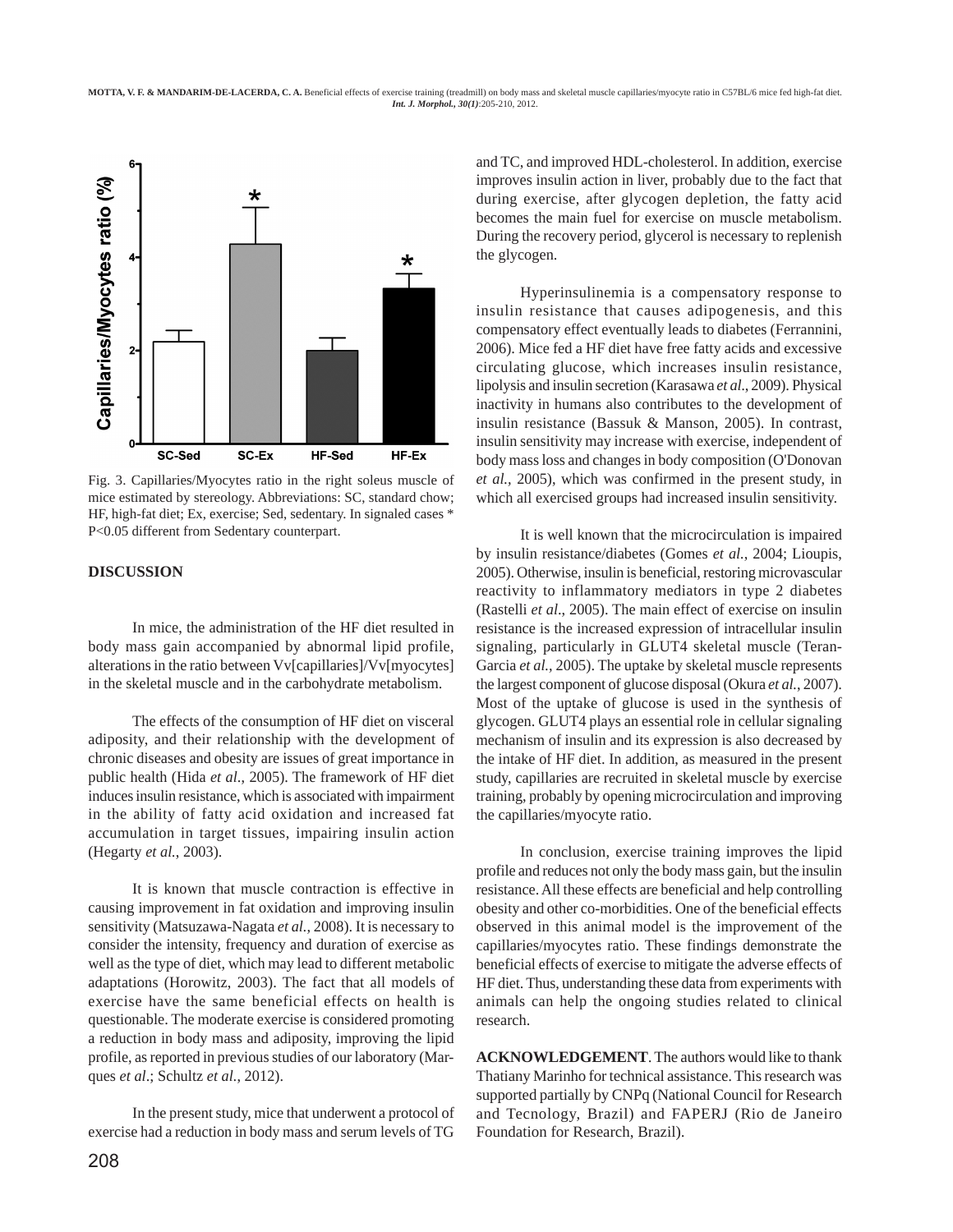**MOTTA, V. F. & MANDARIM-DE-LACERDA, C. A.** Efectos beneficiosos del ejercicio físico (cinta) sobre la masa corporal y relación capilares/miocito del músculo esquelético en ratones C57BL/6 alimentados con una dieta alta en grasas. *Int. J. Morphol., 30(1)*:205-210, 2012.

**RESUMEN:** Los ratones C57BL/6 desarrollan señales y síntomas similares al menos en parte con el síndrome metabólico en los seres humanos. Este estudio tuvo como objetivo evaluar los efectos beneficiosos del ejercicio físico sobre la microcirculación ósea en estos ratones. Los animales fueron alimentados con una de dos dietas durante un período de ocho semanas: comida estándar (CE) o muy alta en grasas (AG). Posteriormente, fue establecido un protocolo de entrenamiento físico (cinta) y los ratones fueron divididos en grupos CE y AG sedentarios (CE-Sed, AG-Sed) o grupos de ejercicios (CE-Ej, AG-Ej), respectivamente. Los ratones AG/AG-SED tuvieron una masa corporal mayor (más del 65% de CE-Sed, p <0,0001), y el ejercicio se redujo en un 23% (p <0,0001). La insulina en el plasma fue mayor en el AG-Sed que en el pareado-Ej (p <0,001). La relación entre capilares/miocitos en el grupo AG-Ej aumentó en un 64% más que en el grupo AG-Sed (p <0,001) y aumentó en un 80% más en el grupo CE-Ej que en el grupo CE-Sed (p <0,001). En conclusión, el ejercicio mejora el perfil lipídico mediante la reducción de la ganancia de masa corporal, resistencia a la insulina, mejorando la microcirculación del músculo esquelético.

#### **PALABRAS CLAVE: Entrenamiento aeróbico; Síndrome metabólico; Perfil lipídico; Músculo esquelético.**

### **REFERENCES**

- Aguilar-Salinas, C. A.; Rojas, R.; Gómez-Pérez, F. J.; Valles, V.; Ríos-Torres, J. M.; Franco, A.; Olaiz, G.; Rull, J. A. & Sepúlveda, J. High prevalence of metabolic syndrome in Mexico. *Arch. Med. Res., 35*:76-81, 2004.
- Bassuk, S. S. & Manson, J. E. Epidemiological evidence for the role of physical activity in reducing risk of type 2 diabetes and cardiovascular disease. *J. Appl. Physiol., 99*:1193-204, 2005.
- Ferrannini, E. Is insulin resistance the cause of the metabolic syndrome? *Ann. Med., 38*:42-51, 2006.
- Fraulob, J. C.; Ogg-Diamantino, R.; Fernandes-Santos, C.; Aguila, M. B. & Mandarim-de-Lacerda, C. A. A Mouse Model of Metabolic Syndrome: Insulin Resistance, Fatty Liver and Non-Alcoholic Fatty Pancreas Disease (NAFPD) in C57BL/6 Mice Fed a High Fat Diet. *J. Clin. Biochem. Nutr., 46*:212-23, 2010.
- Gomes, M. B.; Affonso, F. S.; Cailleaux, S.; Almeida, A. L.; Pinto, L .F. & Tibiriçá, E. Glucose levels observed in daily clinical practice induce endothelial dysfunction in the rabbit macro- and microcirculation. *Fundam. Clin. Pharmacol., 18*:339-46, 2004.
- Grundy, S. M. Metabolic syndrome pandemic. A*rterioscler. Thromb. Vasc. Biol., 28*:629-36, 2008.
- Hegarty, B. D.; Furler, S. M.; Ye, J.; Cooney, G. J. & Kraegen, E. W. The role of intramuscular lipid in insulin resistance. *Acta Physiol. Scand., 178*:373-83, 2003.
- Hida, K.; Wada, J.; Eguchi, J.; Zhang, H.; Baba, M.; Seida, A.; Hashimoto, I.; Okada, T.; Yasuhara, A.; Nakatsuka, A.; Shikata, K.; Hourai, S.; Futami, J.; Watanabe, E.; Matsuki, Y.; Hiramatsu, R.; Akagi, S.; Makino, H. & Kanwar, Y. S. Visceral adipose tissue-derived serine protease inhibitor: a unique insulin-sensitizing adipocytokine in obesity. *Proc. Natl. Acad. Sci. U S A, 102*:10610-5, 2005.
- Horowitz, J. F. Fatty acid mobilization from adipose tissue during exercise. *Trends Endocrinol. Metab., 14*:386-92, 2003.
- Karasawa, H.; Nagata-Goto, S.; Takaishi, K. & Kumagae, Y. A novel model of type 2 diabetes mellitus based on obesity induced by high-fat diet in BDF1 mice. *Metabolism, 58*:296-303, 2009.
- Kivelä, R.; Silvennoinen, M.; Lehti, M.; Jalava, S.; Vihko, V. & Kainulainen, H. Exercise-induced expression of angiogenic growth factors in skeletal muscle and in capillaries of healthy and diabetic mice. *Cardiovasc. Diabetol., 7*:13, 2008.
- Lioupis, C. Effects of diabetes mellitus on wound healing: an update. J*. Wound Care, 14*:84-6, 2005.
- Mandarim-de-Lacerda, C. A.; Fernandes-Santos, C. & Aguila, M. B. Image analysis and quantitative morphology. *Methods Mol. Biol., 611*:211-25, 2010.
- Marques, C. M.; Motta, V. F.; Torres, T. S.; Aguila, M. B. & Mandarim-de-Lacerda, C. A. Beneficial effects of exercise training (treadmill) on insulin resistance and nonalcoholic fatty liver disease in high-fat fed C57BL/6 mice. *Braz. J. Med. Biol. Res., 43*:467-75, 2010.
- Matsakas, A. & Patel, K. Skeletal muscle fibre plasticity in response to selected environmental and physiological stimuli. *Histol. Histopathol., 24*:611-29, 2009.
- Matsuzawa-Nagata, N.; Takamura, T.; Ando, H.; Nakamura, S.; Kurita, S.; Misu, H.; Ota, T.; Yokoyama, M.; Honda, M.; Miyamoto, K. & Kaneko, S. Increased oxidative stress precedes the onset of high-fat diet-induced insulin resistance and obesity. *Metabolism, 57*:1071-7, 2008.
- Matthews, D. R. Hosker, J. P.; Rudenski, A. S.; Naylor, B. A.; Treacher, D. F. & Turner, R. C. Homeostasis model assessement: